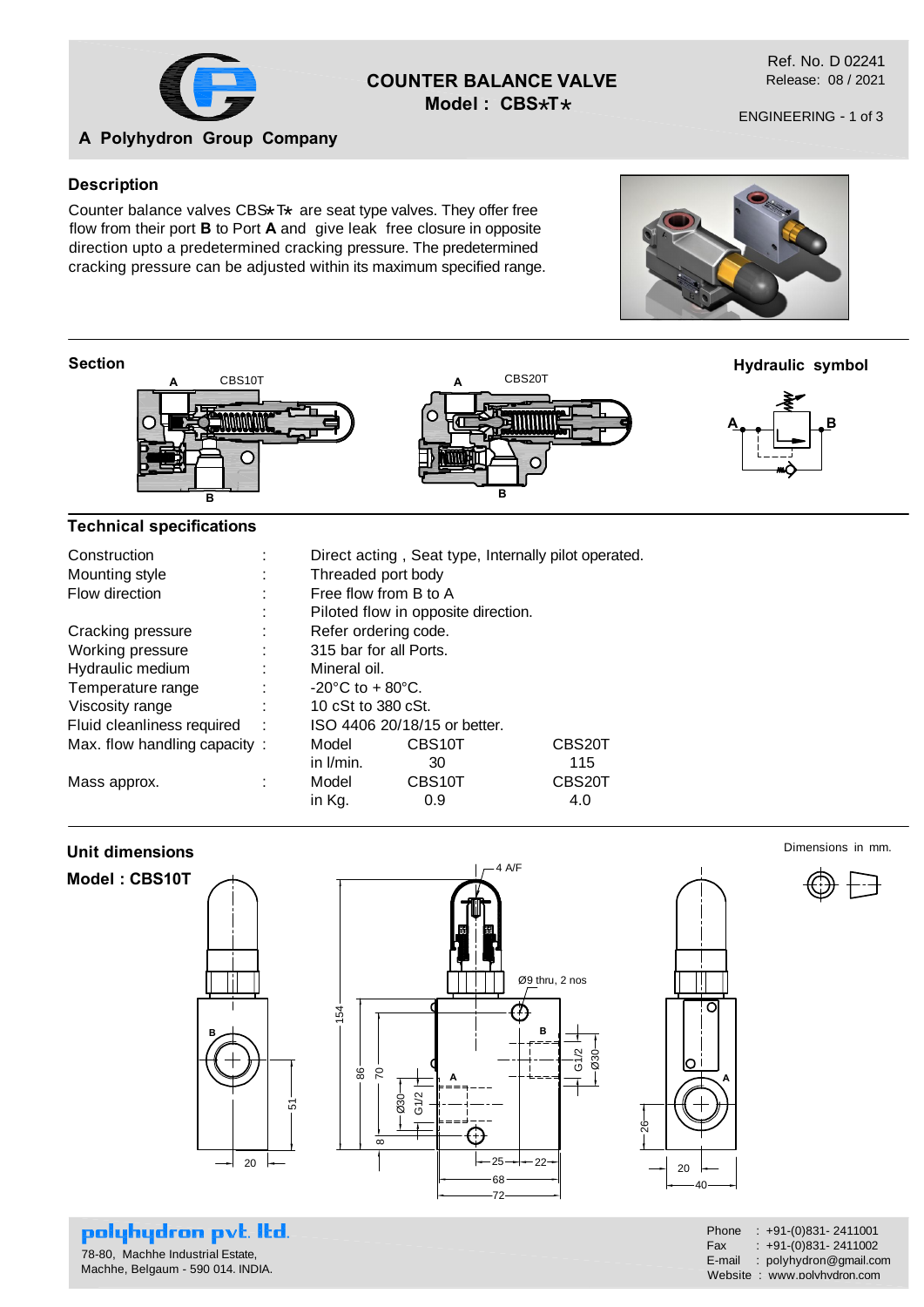

## **Model : CBS20T**



## **Performance graph**